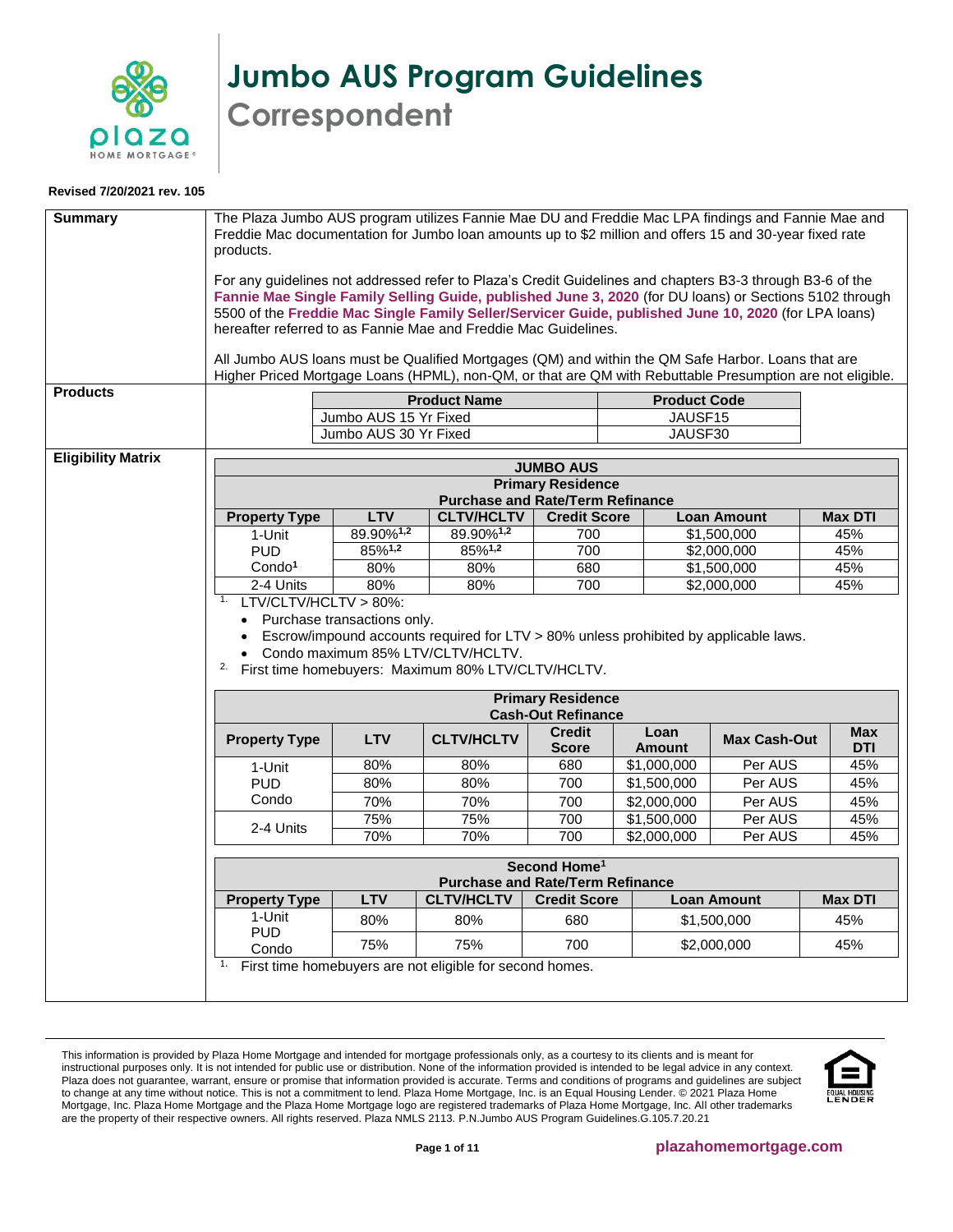|                    |                                                                                                                                                                                                                                                                                                                                                                                                                                                                                                                                                                                                                                                                                                                                                                                                                                                                                                                                                                                                                                                                                                                                                                                                                                                                                                                                                                                                                                                                                                                                                                                                                                                                                | <b>Second Home</b><br><b>Cash-Out Refinance</b> |                                                                 |                                                                |                       |                               |                |
|--------------------|--------------------------------------------------------------------------------------------------------------------------------------------------------------------------------------------------------------------------------------------------------------------------------------------------------------------------------------------------------------------------------------------------------------------------------------------------------------------------------------------------------------------------------------------------------------------------------------------------------------------------------------------------------------------------------------------------------------------------------------------------------------------------------------------------------------------------------------------------------------------------------------------------------------------------------------------------------------------------------------------------------------------------------------------------------------------------------------------------------------------------------------------------------------------------------------------------------------------------------------------------------------------------------------------------------------------------------------------------------------------------------------------------------------------------------------------------------------------------------------------------------------------------------------------------------------------------------------------------------------------------------------------------------------------------------|-------------------------------------------------|-----------------------------------------------------------------|----------------------------------------------------------------|-----------------------|-------------------------------|----------------|
|                    | <b>Property</b><br><b>Type</b>                                                                                                                                                                                                                                                                                                                                                                                                                                                                                                                                                                                                                                                                                                                                                                                                                                                                                                                                                                                                                                                                                                                                                                                                                                                                                                                                                                                                                                                                                                                                                                                                                                                 | <b>LTV</b>                                      | <b>CLTV/HCLTV</b>                                               | <b>Credit</b><br><b>Score</b>                                  | Loan<br><b>Amount</b> | <b>Max Cash-Out</b>           | <b>Max DTI</b> |
|                    | 1-Unit<br><b>PUD</b>                                                                                                                                                                                                                                                                                                                                                                                                                                                                                                                                                                                                                                                                                                                                                                                                                                                                                                                                                                                                                                                                                                                                                                                                                                                                                                                                                                                                                                                                                                                                                                                                                                                           | 75%                                             | 75%                                                             | 700                                                            | \$1,000,000           | Per AUS                       | 45%            |
|                    | Condo                                                                                                                                                                                                                                                                                                                                                                                                                                                                                                                                                                                                                                                                                                                                                                                                                                                                                                                                                                                                                                                                                                                                                                                                                                                                                                                                                                                                                                                                                                                                                                                                                                                                          | 70%                                             | 70%                                                             | 720                                                            | \$1,500,000           | Per AUS                       | 45%            |
|                    |                                                                                                                                                                                                                                                                                                                                                                                                                                                                                                                                                                                                                                                                                                                                                                                                                                                                                                                                                                                                                                                                                                                                                                                                                                                                                                                                                                                                                                                                                                                                                                                                                                                                                |                                                 |                                                                 | <b>Investment Property<sup>1</sup></b>                         |                       |                               |                |
|                    | <b>Property Type</b>                                                                                                                                                                                                                                                                                                                                                                                                                                                                                                                                                                                                                                                                                                                                                                                                                                                                                                                                                                                                                                                                                                                                                                                                                                                                                                                                                                                                                                                                                                                                                                                                                                                           | LTV                                             | <b>CLTV/HCLTV</b>                                               | <b>Purchase and Rate/Term Refinance</b><br><b>Credit Score</b> |                       | <b>Loan Amount</b>            | <b>Max DTI</b> |
|                    | 1-Unit<br><b>PUD</b>                                                                                                                                                                                                                                                                                                                                                                                                                                                                                                                                                                                                                                                                                                                                                                                                                                                                                                                                                                                                                                                                                                                                                                                                                                                                                                                                                                                                                                                                                                                                                                                                                                                           | 75%                                             | 75%                                                             | 700                                                            |                       | \$1,500,000                   | 45%            |
|                    | Condo<br>2-4 Units                                                                                                                                                                                                                                                                                                                                                                                                                                                                                                                                                                                                                                                                                                                                                                                                                                                                                                                                                                                                                                                                                                                                                                                                                                                                                                                                                                                                                                                                                                                                                                                                                                                             | 70%                                             | 70%                                                             | 700                                                            |                       | \$2,000,000                   | 45%            |
|                    | 1.                                                                                                                                                                                                                                                                                                                                                                                                                                                                                                                                                                                                                                                                                                                                                                                                                                                                                                                                                                                                                                                                                                                                                                                                                                                                                                                                                                                                                                                                                                                                                                                                                                                                             |                                                 | First time homebuyers are not eligible for investment property. |                                                                |                       |                               |                |
|                    |                                                                                                                                                                                                                                                                                                                                                                                                                                                                                                                                                                                                                                                                                                                                                                                                                                                                                                                                                                                                                                                                                                                                                                                                                                                                                                                                                                                                                                                                                                                                                                                                                                                                                |                                                 |                                                                 | <b>Investment Property</b><br><b>Cash-Out Refinance</b>        |                       |                               |                |
|                    | <b>Property Type</b>                                                                                                                                                                                                                                                                                                                                                                                                                                                                                                                                                                                                                                                                                                                                                                                                                                                                                                                                                                                                                                                                                                                                                                                                                                                                                                                                                                                                                                                                                                                                                                                                                                                           | <b>LTV</b>                                      | <b>CLTV/HCLTV</b>                                               | <b>Credit</b><br><b>Score</b>                                  | <b>Loan Amount</b>    | <b>Max</b><br><b>Cash-Out</b> | <b>Max DTI</b> |
|                    | 1-Unit<br><b>PUD</b><br>Condo<br>2-4 Units                                                                                                                                                                                                                                                                                                                                                                                                                                                                                                                                                                                                                                                                                                                                                                                                                                                                                                                                                                                                                                                                                                                                                                                                                                                                                                                                                                                                                                                                                                                                                                                                                                     | 60%                                             | 60%                                                             | 700                                                            | \$1,500,000           | \$350,000                     | 45%            |
| <b>Transcripts</b> | Signed IRS Form 4506-C is required.<br>Tax transcripts are required to be obtained from the IRS for the income being considered for qualification.<br>Wage transcripts are acceptable for W-2 borrowers.<br>$\circ$<br>Borrower pulled transcripts are not acceptable.<br>$\circ$<br>The IRS transcripts and the supporting income documentation must be consistent.<br>$\circ$<br><b>Self-Employed Borrowers:</b><br>Signed IRS Form 4506-C is required.<br>Tax transcripts are required to be obtained from the IRS for the income being considered for qualification.<br>Borrower pulled transcripts are not acceptable.<br>$\circ$<br>The IRS transcripts and the supporting income documentation must be consistent.                                                                                                                                                                                                                                                                                                                                                                                                                                                                                                                                                                                                                                                                                                                                                                                                                                                                                                                                                      |                                                 |                                                                 |                                                                |                       |                               |                |
| <b>Appraisal</b>   | All appraisals must be ordered and processed in compliance with Appraiser Independence Requirements<br>(AIR). Appraisals will be reviewed by Plaza and may also require a satisfactory appraisal review (see Third<br>Party Appraisal Review below).<br>• One full appraisal is required. Reduced appraisal requirements per AUS findings are not allowed.<br>Properties must be appraised within the twelve months that precede the date of the Note and Mortgage.<br>Appraisals must not be over 120 days old from the date of the Note. If appraisal is over 120 days old a<br>recertification of value is required.<br>Personal property may not be included in the purchase agreement/sales contract. Personal property items<br>should be deleted from the sales contract or reasonable value must be documented and the sales price<br>adjusted. Items that are customary to residential real estate transactions such as lighting fixtures, kitchen<br>appliances, window treatments and ceiling fans are not considered personal property for purposes of this<br>section.<br>Transferred Appraisals: Not allowed.<br><b>Third Party Appraisal Review:</b><br>Loans with a Fannie Mae CU Score of <= 2.5 do not require a third party appraisal review.<br>LPA loans or loans with a Fannie Mae CU score > 2.5 will require a Collateral Desktop Analysis - Jumbo<br>(CDA) Pre-Fund from Clear Capital.<br>The CDA should be obtained by the seller and delivered to Plaza in the closed loan file.<br>$\circ$<br>If the seller does not provide a CDA, one will be ordered by Plaza and must be received and<br>$\circ$<br>reviewed by Plaza prior to loan purchase. |                                                 |                                                                 |                                                                |                       |                               |                |

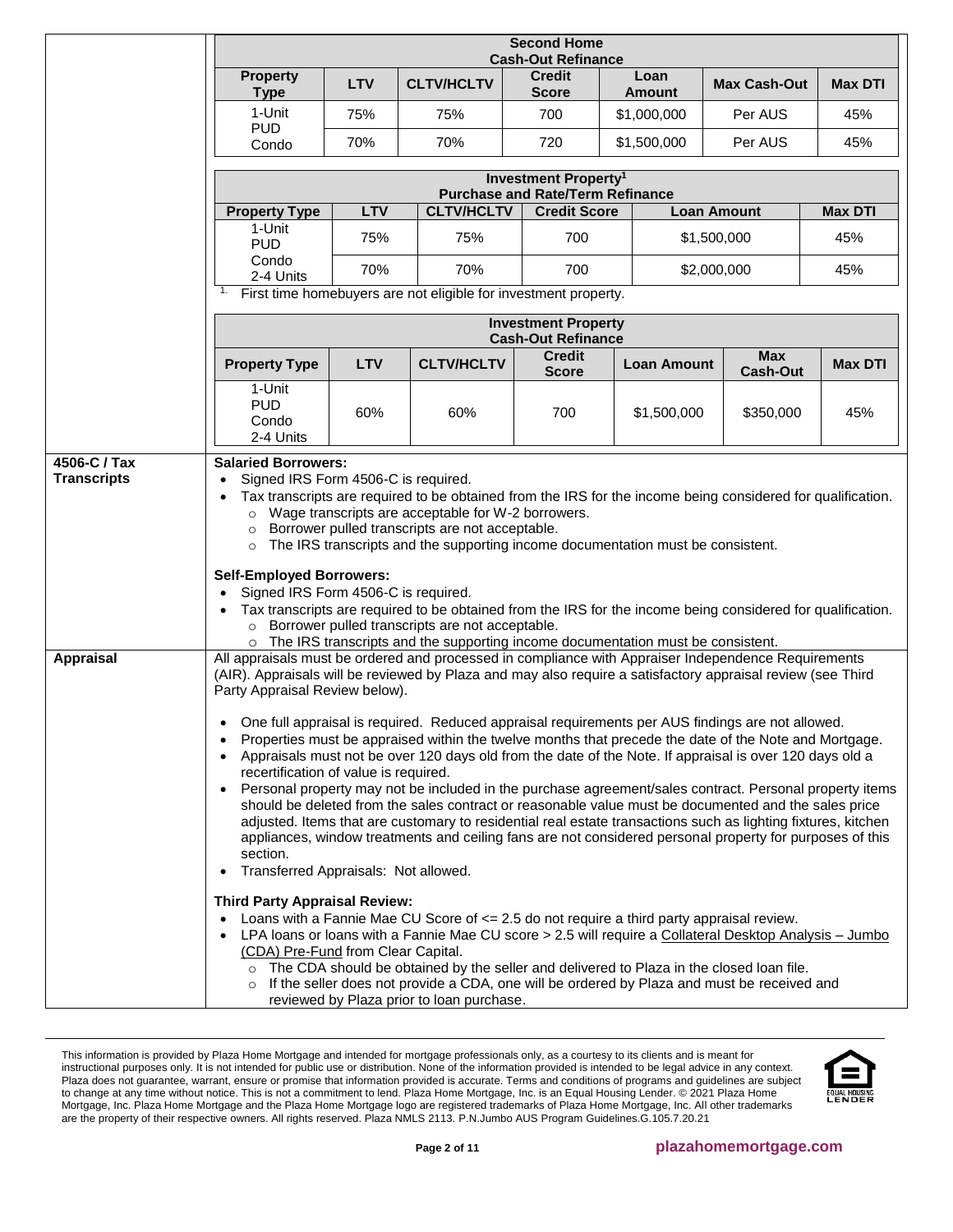|                                     | The CDA is required to support the value of the appraisal. If the CDA returns a value that is<br>$\circ$<br>"Indeterminate" or if the CDA indicates a lower value than the appraised value by more than 10%,<br>then one (1) of the following requirements must be met:<br>○ A Clear Capital BPO and a Clear Capital Value Reconciliation of Three Reports is required. The<br>Value Reconciliation will be used for the appraised value of the property. OR,<br>○ A field review or 2nd full appraisal may be provided. The lower of the two values will be used as the                                                                                                                                                                                                                                                                                                                                                                                                                                                                                                                                                                                                                                                                                                                  |
|-------------------------------------|-------------------------------------------------------------------------------------------------------------------------------------------------------------------------------------------------------------------------------------------------------------------------------------------------------------------------------------------------------------------------------------------------------------------------------------------------------------------------------------------------------------------------------------------------------------------------------------------------------------------------------------------------------------------------------------------------------------------------------------------------------------------------------------------------------------------------------------------------------------------------------------------------------------------------------------------------------------------------------------------------------------------------------------------------------------------------------------------------------------------------------------------------------------------------------------------------------------------------------------------------------------------------------------------|
|                                     | appraised value of the property.                                                                                                                                                                                                                                                                                                                                                                                                                                                                                                                                                                                                                                                                                                                                                                                                                                                                                                                                                                                                                                                                                                                                                                                                                                                          |
| <b>ARM Adjustments</b>              | Reserved for future use.                                                                                                                                                                                                                                                                                                                                                                                                                                                                                                                                                                                                                                                                                                                                                                                                                                                                                                                                                                                                                                                                                                                                                                                                                                                                  |
|                                     |                                                                                                                                                                                                                                                                                                                                                                                                                                                                                                                                                                                                                                                                                                                                                                                                                                                                                                                                                                                                                                                                                                                                                                                                                                                                                           |
| Assets/Down<br><b>Payment/Gifts</b> | <b>Source of Funds:</b><br>• Follow the requirements per the DU or LPA findings and Fannie Mae Guidelines (for DU) or Freddie<br>Mac Guidelines (for LPA). If a discrepancy exists between DU and the aforementioned Fannie Mae<br>Guide, or LPA and the aforementioned Freddie Mac Guide, the Guide requirements must be followed.<br>Gift funds (except gifts of equity) and minimum borrower contribution requirements are allowed per<br>$\bullet$<br>Fannie Mae Guidelines (for DU) or Freddie Mac Guidelines (for LPA).<br>Gifts of equity are not allowed.<br>$\bullet$                                                                                                                                                                                                                                                                                                                                                                                                                                                                                                                                                                                                                                                                                                            |
| <b>Borrower Eligibility</b>         | <b>Eligible Borrowers:</b>                                                                                                                                                                                                                                                                                                                                                                                                                                                                                                                                                                                                                                                                                                                                                                                                                                                                                                                                                                                                                                                                                                                                                                                                                                                                |
|                                     | • All borrowers must have a valid Social Security Number<br>U.S. citizens<br>$\bullet$<br>Permanent resident aliens with evidence of lawful residency<br>$\bullet$<br>o Must be employed in the United States for the past 24 months.<br>Inter Vivos Revocable Trusts - Refer to Plaza's Living Trust Policy requirements.<br>٠<br>Non-Occupant Co-Borrowers are allowed per AUS findings<br>First time homebuyer: A first time homebuyer is defined as a borrower who has not had ownership interest<br>in a property within the last three (3) years from the application date.<br>o Owner-occupied only<br>o Maximum 80% LTV/CLTV/HCLTV<br>Maximum of four (4) borrowers per loan.<br>$\bullet$                                                                                                                                                                                                                                                                                                                                                                                                                                                                                                                                                                                        |
|                                     | <b>Ineligible Borrowers:</b><br>Borrowers with only an ITIN (individual taxpayer identification number)<br>Irrevocable trusts<br>$\bullet$<br>Corporations, limited partnerships, general partnerships, and LLCs<br>$\bullet$<br>Borrowers who are party to a lawsuit<br>٠<br>Borrowers with Diplomatic Immunity<br>$\bullet$<br>Foreign Nationals.<br>$\bullet$<br>Land Trusts including Illinois Land Trust<br>$\bullet$<br>Non-Permanent Resident Aliens (including DACA)<br>$\bullet$<br><b>Life Estates</b><br>$\bullet$<br>Guardianships<br>$\bullet$<br>Borrowers with any ownership in a business that is Federally illegal, regardless if the income is not being<br>considered for qualifying                                                                                                                                                                                                                                                                                                                                                                                                                                                                                                                                                                                   |
| <b>Credit</b>                       | Credit Standards: For scenarios not specifically addressed below refer to Fannie Mae Guidelines (for DU)<br>or Freddie Mac Guidelines (for LPA).<br>Credit Report: A tri-merged credit report is required. Credit reports with bureaus identified as "frozen" are<br>required to be unfrozen and a current credit report with all bureaus unfrozen is required.<br><b>Credit Scores:</b><br>The representative credit score for an individual borrower is the middle score of the three (3) scores<br>$\bullet$<br>reported. If two (2) scores are reported the representative credit score is the lower of the two scores.<br>For multiple borrowers the qualifying credit score is the lowest of all representative credit scores.<br>$\bullet$<br>Credit scores from all three repositories must be requested (Equifax, Experian and TransUnion).<br>$\bullet$<br>If only one credit score or no credit score is reported the borrower is not eligible.<br>$\bullet$<br>No borrower in a transaction may have frozen credit. If a borrower has frozen credit and unfreezes their<br>$\bullet$<br>credit after the original credit report was ordered, a new credit report must be obtained to reflect current<br>updated information for evaluation.<br>Trade Lines: Per AUS findings. |
|                                     |                                                                                                                                                                                                                                                                                                                                                                                                                                                                                                                                                                                                                                                                                                                                                                                                                                                                                                                                                                                                                                                                                                                                                                                                                                                                                           |

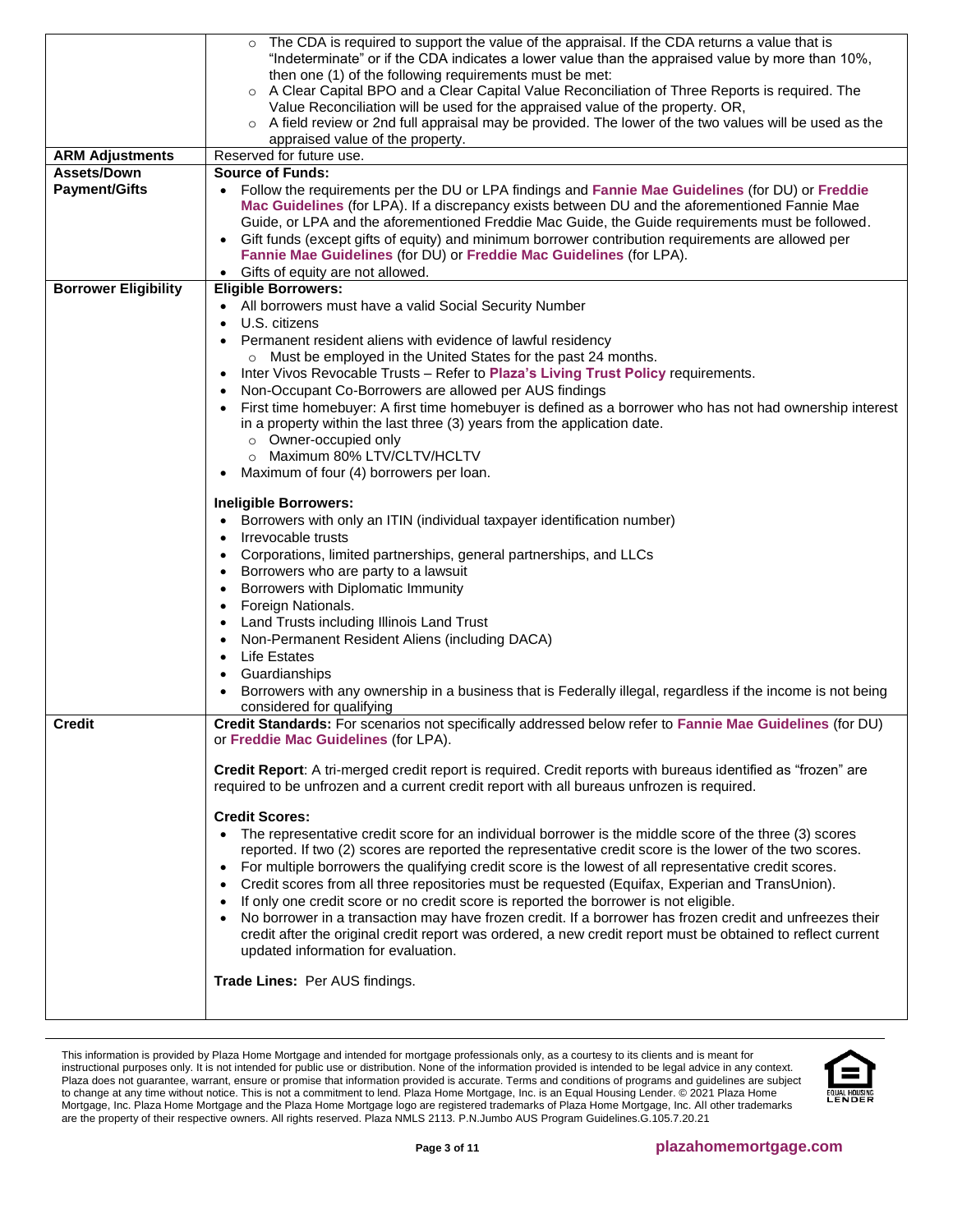|                               | <b>Mortgage/Rental History:</b><br>A minimum of twenty four (24) months verified housing history is required and must reflect 0 x 30 lates.                                                                                                                                                                                                                                                                                                                                                                              |
|-------------------------------|--------------------------------------------------------------------------------------------------------------------------------------------------------------------------------------------------------------------------------------------------------------------------------------------------------------------------------------------------------------------------------------------------------------------------------------------------------------------------------------------------------------------------|
|                               | Borrowers who have owned or rented for less than twenty four (24) months are eligible and must<br>document 0 x 30 for the period rated and must verify no payment for the remainder of the 24 months.<br>Borrowers living rent free are eligible and must provide explanation and verification of living rent free.<br>$\bullet$<br>All payment ratings on properties for all borrowers will be considered mortgage credit for grading<br>$\bullet$                                                                      |
|                               | purposes.<br>If primary residence housing history reflects a forbearance arrangement, the payment history must reflect<br>0 x 30 lates in the most recent 24 months since exiting forbearance. The payment history must be<br>provided by the lender/servicer.                                                                                                                                                                                                                                                           |
|                               | Bankruptcy - Chapter 7, 11, 13: Seven (7) years since discharge / dismissal date                                                                                                                                                                                                                                                                                                                                                                                                                                         |
|                               | Foreclosure: Seven (7) years since completion date                                                                                                                                                                                                                                                                                                                                                                                                                                                                       |
|                               | Notice of Default: Seven (7) years since filing date                                                                                                                                                                                                                                                                                                                                                                                                                                                                     |
|                               | Short Sale / Deed-in-Lieu: Seven (7) years since completion/sale date                                                                                                                                                                                                                                                                                                                                                                                                                                                    |
|                               | Mortgages Settled for Less, Renegotiated or Short Payoffs: Seven (7) years since settlement date                                                                                                                                                                                                                                                                                                                                                                                                                         |
|                               | Tax Liens, Judgments, Charge-Offs & Collections:<br>Satisfactory explanation for any delinquent credit from the borrower is required.<br>$\bullet$<br>Borrower must pay off all delinquent credit that has the potential to impact lien position.<br>$\bullet$<br>Collection accounts or charged-off accounts do not need to be paid off if the balance of an individual<br>$\bullet$<br>account is less than \$1000.00 or if there are multiple accounts the total balance of all accounts cannot<br>exceed \$2,500.00. |
|                               | <b>Credit Inquiries:</b><br>• All inquiries that have taken place within 120 days of the credit report date must be explained by the<br>borrower and documented accordingly.<br>Borrower must be qualified with any new debt.                                                                                                                                                                                                                                                                                            |
| <b>Disaster Policy</b>        | Refer to Plaza's Natural Disaster Policy for requirements.                                                                                                                                                                                                                                                                                                                                                                                                                                                               |
| <b>Flood Insurance</b>        | When flood insurance is required, an escrow account must be established for flood insurance premiums.                                                                                                                                                                                                                                                                                                                                                                                                                    |
| Geographic                    | Hawaii: Properties in Lava Flow Zones 1 or 2 are not allowed.                                                                                                                                                                                                                                                                                                                                                                                                                                                            |
| <b>Restrictions</b>           |                                                                                                                                                                                                                                                                                                                                                                                                                                                                                                                          |
| Identity of Interest /        | Texas: Texas Section 50(a)(6) transactions are not allowed.<br>All of the parties to a transaction should be independent of one another. Except as indicated below if a direct                                                                                                                                                                                                                                                                                                                                           |
| Non-Arm's Length              | relationship exists between or among the parties, the transaction is a non-arm's length transaction and the<br>loan is not eligible. The following transactions are eligible provided that such transactions and the related<br>circumstances are properly documented:                                                                                                                                                                                                                                                   |
|                               | • Sales or transfers between members of the same family. Transaction may not be due to any adverse<br>circumstances.                                                                                                                                                                                                                                                                                                                                                                                                     |
|                               | Property seller acting as his or her own real estate agent.<br>$\bullet$                                                                                                                                                                                                                                                                                                                                                                                                                                                 |
|                               | Borrower acting as his or her own real estate agent.<br>$\bullet$                                                                                                                                                                                                                                                                                                                                                                                                                                                        |
|                               | Borrower is the employee of the originating lender.<br>$\bullet$                                                                                                                                                                                                                                                                                                                                                                                                                                                         |
|                               | Borrower purchasing from his or her current landlord (cancelled checks or bank statements required to<br>$\bullet$<br>verify satisfactory pay history between borrower and landlord).                                                                                                                                                                                                                                                                                                                                    |
|                               | Investment property transactions must be arm's length (investment property are not eligible even for those<br>$\bullet$<br>exceptions listed above)                                                                                                                                                                                                                                                                                                                                                                      |
| Income &<br><b>Employment</b> | Income and Employment must be documented per the DU or LPA findings and all income sources and<br>methods of income calculation must meet the requirements in chapters B3-3 through B3-6 of the Fannie Mae<br>Single Family Selling Guide, published June 3, 2020 (for DU loans) or Sections 5102 through 5500 of the<br>Freddie Mac Single Family Seller/Servicer Guide, published June 10, 2020 (for LPA loans) and the<br>requirements below.                                                                         |
|                               | Employment & Income Stability: Borrower(s) must have a minimum of two (2) years employment and<br>income history.                                                                                                                                                                                                                                                                                                                                                                                                        |
|                               | Gaps in Employment: A minimum of two (2) years consecutive employment and income history is<br>$\bullet$<br>required to be documented. Gaps more than thirty (30) days during the past two (2) years require a                                                                                                                                                                                                                                                                                                           |

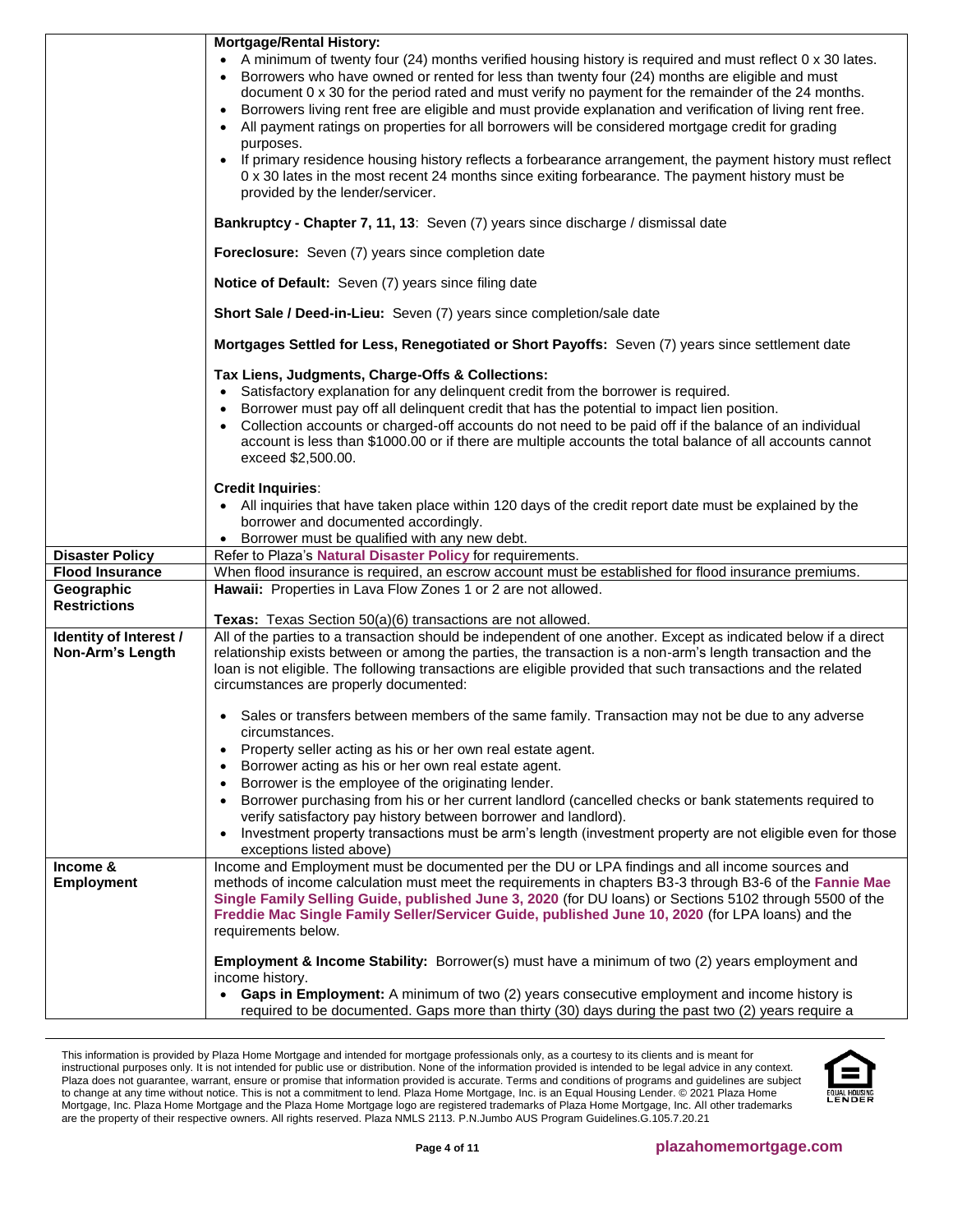| satisfactory letter of explanation and the borrower should be employed with their current employer for a<br>minimum of six (6) months.<br>Borrower(s) must execute an attestation at closing confirming no changes to employment and income<br>listed on the final loan application as a result of COVID-19 impacts. A sample of the attestation may be<br>found here.                                                                                                                                                                                                                                                                                                                                                                                                                                                                                                                                                                                                                                                                                                                                                                                                                                                                                                                                                                                                                                                                                                                                                                                                                                                                                  |
|---------------------------------------------------------------------------------------------------------------------------------------------------------------------------------------------------------------------------------------------------------------------------------------------------------------------------------------------------------------------------------------------------------------------------------------------------------------------------------------------------------------------------------------------------------------------------------------------------------------------------------------------------------------------------------------------------------------------------------------------------------------------------------------------------------------------------------------------------------------------------------------------------------------------------------------------------------------------------------------------------------------------------------------------------------------------------------------------------------------------------------------------------------------------------------------------------------------------------------------------------------------------------------------------------------------------------------------------------------------------------------------------------------------------------------------------------------------------------------------------------------------------------------------------------------------------------------------------------------------------------------------------------------|
| <b>Income Documentation Requirements:</b>                                                                                                                                                                                                                                                                                                                                                                                                                                                                                                                                                                                                                                                                                                                                                                                                                                                                                                                                                                                                                                                                                                                                                                                                                                                                                                                                                                                                                                                                                                                                                                                                               |
| <b>Income Analysis Form:</b><br>An income worksheet must be provided on every loan. Borrowers with multiple businesses must show<br>income/loss details separately, not in aggregate on the Income Worksheet. Plaza's Income Worksheet,<br>Fannie Mae Form 1084 or Freddie Mac Form 91 is required for self-employment income analysis.                                                                                                                                                                                                                                                                                                                                                                                                                                                                                                                                                                                                                                                                                                                                                                                                                                                                                                                                                                                                                                                                                                                                                                                                                                                                                                                 |
| <b>Salaried Borrowers:</b><br>Completed, signed and dated final Uniform Residential Mortgage Application.<br>Follow the requirements per the DU or LPA findings and Fannie Mae Guidelines (for DU) or Freddie<br>Mac Guidelines (for LPA). If a discrepancy exists between DU and the aforementioned Fannie Mae<br>Guide, or LPA and the aforementioned Freddie Mac Guide, the Guide requirements must be followed.<br>• Verbal Verification of Employment (see below)<br>Signed IRS Form 4506C.                                                                                                                                                                                                                                                                                                                                                                                                                                                                                                                                                                                                                                                                                                                                                                                                                                                                                                                                                                                                                                                                                                                                                        |
| Tax transcripts are required to be obtained for the income being considered for qualification.<br>o Wage transcripts are acceptable for W-2 borrowers.<br>o Borrower pulled transcripts are not acceptable.<br>o The IRS transcripts and the supporting income documentation must be consistent.                                                                                                                                                                                                                                                                                                                                                                                                                                                                                                                                                                                                                                                                                                                                                                                                                                                                                                                                                                                                                                                                                                                                                                                                                                                                                                                                                        |
| <b>Salaried Borrowers with Commission/Bonus:</b><br>Follow requirements above for salaried borrowers, plus<br>$\bullet$<br>Commission income must be documented with a written VOE breaking down the bonus or commission<br>income for the past 2 years or a year-to-date paystub and W-2's supporting the income.                                                                                                                                                                                                                                                                                                                                                                                                                                                                                                                                                                                                                                                                                                                                                                                                                                                                                                                                                                                                                                                                                                                                                                                                                                                                                                                                      |
| Salaried Borrowers Verbal Verification of Employment (VVOE):<br>• Verbal VOE dated within ten (10) calendar days prior to closing (closing is defined as the notary date on<br>the Security Instrument).<br>• The verbal VOE must cover 24 months of employment. If the borrower has changed jobs during the past<br>two years, the verbal VOE must show the start and end dates for each job.<br>• Any employment gaps one (1) month or greater must be addressed with a satisfactory signed letter of<br>explanation from the borrower.                                                                                                                                                                                                                                                                                                                                                                                                                                                                                                                                                                                                                                                                                                                                                                                                                                                                                                                                                                                                                                                                                                               |
| <b>Self-Employed Borrowers:</b><br>• Borrowers with a 25 percent or greater ownership interest in a business are considered self-employed and<br>will be evaluated as a self-employed borrower for underwriting purposes.<br>Completed, signed and dated final Uniform Residential Mortgage Application.<br>Follow the requirements per the DU or LPA findings and Fannie Mae Guidelines (for DU) or Freddie<br>$\bullet$<br>Mac Guidelines (for LPA). If a discrepancy exists between DU and the aforementioned Fannie Mae<br>Guide, or LPA and the aforementioned Freddie Mac Guide, the Guide requirements must be followed.<br>COVID Overlay: Due to the pandemic's continuing impact on businesses, additional documentation is<br>$\bullet$<br>required to support that the current business income is consistent with the qualifying income. Refer to the<br>COVID overly section below.<br>Verification of Business: The existence of the borrower's business must be verified within ten (10)<br>calendar days prior to closing (based on the notary date on the security instrument). Methods of verifying<br>business include:<br>o Verification from a third party such as a CPA, regulatory agency or by an applicable licensing bureau.<br>If CPA letter is used it must indicate the borrower has been self-employed for a minimum of 2 years.<br>Signed IRS Form 4506C.<br>$\bullet$<br>Tax transcripts are required to be obtained from the IRS for income being considered for qualification.<br>o Borrower pulled transcripts are not acceptable.<br>The IRS transcripts and the supporting income documentation must be consistent. |
| If the tax return for the previous tax year is not filed a 12-month P&L and balance sheet for this period is<br>$\bullet$<br>required.                                                                                                                                                                                                                                                                                                                                                                                                                                                                                                                                                                                                                                                                                                                                                                                                                                                                                                                                                                                                                                                                                                                                                                                                                                                                                                                                                                                                                                                                                                                  |

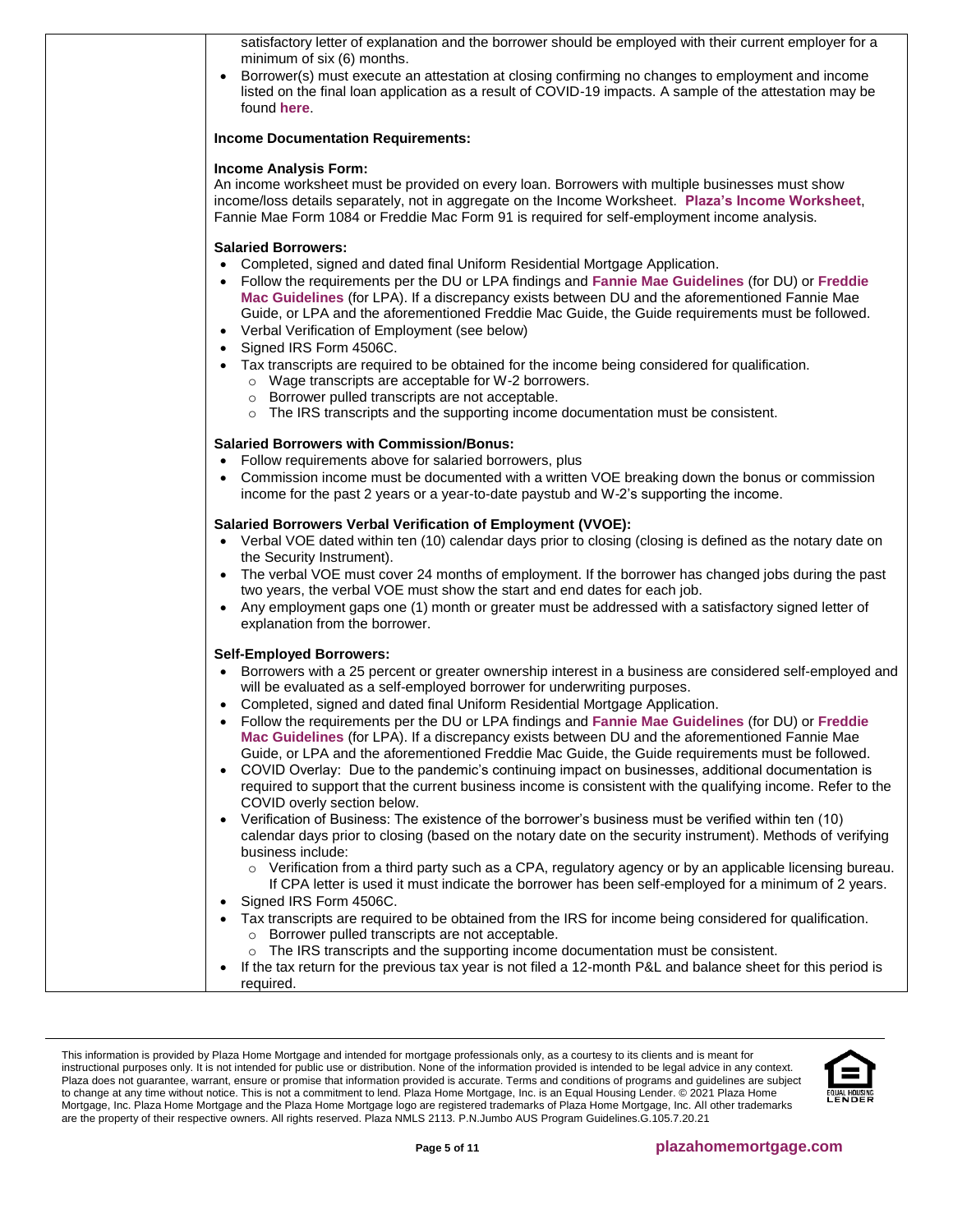| • If the most recent year's tax returns have not been filed by the IRS deadline, an executed copy of the<br>borrower's extension request for both personal and business tax returns must be provided.                                                                                                                                                                                                                                                                                                                                                                                                                                                                                                                                                            |
|------------------------------------------------------------------------------------------------------------------------------------------------------------------------------------------------------------------------------------------------------------------------------------------------------------------------------------------------------------------------------------------------------------------------------------------------------------------------------------------------------------------------------------------------------------------------------------------------------------------------------------------------------------------------------------------------------------------------------------------------------------------|
| COVID Overlay Self-employed: Additional Requirements for P&L, Balance Sheet, & Business Bank<br><b>Statements:</b>                                                                                                                                                                                                                                                                                                                                                                                                                                                                                                                                                                                                                                               |
| Underwriters should apply additional due diligence and review the recent activity of the business and any<br>impact the current economic environment has taken on the flow of income in order to determine if the<br>borrower's income is stable and there is a reasonable expectation of continuance. The underwriter must<br>include comments/justification of their analysis to clearly explain their conclusion of the effect to the business.                                                                                                                                                                                                                                                                                                               |
| The following additional documentation is required to support the decision that the self-employment income<br>meets requirements:<br>• An audited year-to-date P&L, no older than 60 days from the Note date, reporting business revenue,                                                                                                                                                                                                                                                                                                                                                                                                                                                                                                                        |
| expenses, and net income up to and including the most recent month preceding the loan application date,<br>and a Balance Sheet; or                                                                                                                                                                                                                                                                                                                                                                                                                                                                                                                                                                                                                               |
| • An unaudited year-to-date P&L, no older than 60 days from the Note date, signed by the borrower<br>reporting business revenue, expenses, and net income up to and including the most recent month<br>preceding the loan application date, and (3) business bank statements from the most recent three months<br>represented on the year-to-date P&L and a Balance Sheet.                                                                                                                                                                                                                                                                                                                                                                                       |
| o For example, the business bank statements should be from March through May 2021 for a year-to-<br>date profit and loss statement dated through May 31, 2021.                                                                                                                                                                                                                                                                                                                                                                                                                                                                                                                                                                                                   |
| The three most recent bank statements must support and/or not conflict with the information<br>presented in the current year-to-date P&L statement. Otherwise, additional statements must be<br>obtained or other documentation to support the information from the current year-to-date P&L<br>statement must be provided.                                                                                                                                                                                                                                                                                                                                                                                                                                      |
| COVID Overlay Self-employed: Small Business Administration (SBA) Loans and Grants:<br>The existence of a Paycheck Protection Program (PPP) loan or any other similar COVID related loan or grant<br>could be helpful information in analyzing the borrower's business. PPP loan terms allow deferred payments for<br>a specified period, no personal loan guarantee, and the potential for all or some portion of the loan to be<br>forgiven. Therefore, a payment for the PPP loan does not need to be included in the borrower's liabilities at<br>this time. Once it has been determined that any portion of the PPP loan must be repaid, follow the<br>requirements of the "Employment and Income" and "Debts and Liabilities" sections of these guidelines. |
| A payment for the PPP loan does not need to be included in the borrower's liabilities at this time.<br>Proceeds from the PPP loan must not be included as business income or assets.<br>PPP loan proceeds cannot be used for the subject transaction down payment, closing costs, prepaids or<br>reserves.                                                                                                                                                                                                                                                                                                                                                                                                                                                       |
| Follow all other requirements in this section for underwriting self-employed borrowers.                                                                                                                                                                                                                                                                                                                                                                                                                                                                                                                                                                                                                                                                          |
| Other Income:<br>For all other income sources follow the DU or LPA findings and Fannie Mae Guidelines (for DU) or Freddie<br>Mac Guidelines (for LPA). If a discrepancy exists between DU and the aforementioned Fannie Mae Guide, or<br>LPA and the aforementioned Freddie Mac Guide, the Guide requirements must be followed.                                                                                                                                                                                                                                                                                                                                                                                                                                  |
| Ineligible Income:<br>Any source that cannot be verified.                                                                                                                                                                                                                                                                                                                                                                                                                                                                                                                                                                                                                                                                                                        |
| Income or employment commencing after the Note date. All income must be documented prior to the Note<br>date.                                                                                                                                                                                                                                                                                                                                                                                                                                                                                                                                                                                                                                                    |
| • Restricted stock income (RSU).<br>Income that is temporary.                                                                                                                                                                                                                                                                                                                                                                                                                                                                                                                                                                                                                                                                                                    |
| Rental Income (Boarder Income) received from the borrower's primary residence.                                                                                                                                                                                                                                                                                                                                                                                                                                                                                                                                                                                                                                                                                   |
| Expense account payments.<br>Retained earnings.                                                                                                                                                                                                                                                                                                                                                                                                                                                                                                                                                                                                                                                                                                                  |
| Automobile allowances.                                                                                                                                                                                                                                                                                                                                                                                                                                                                                                                                                                                                                                                                                                                                           |

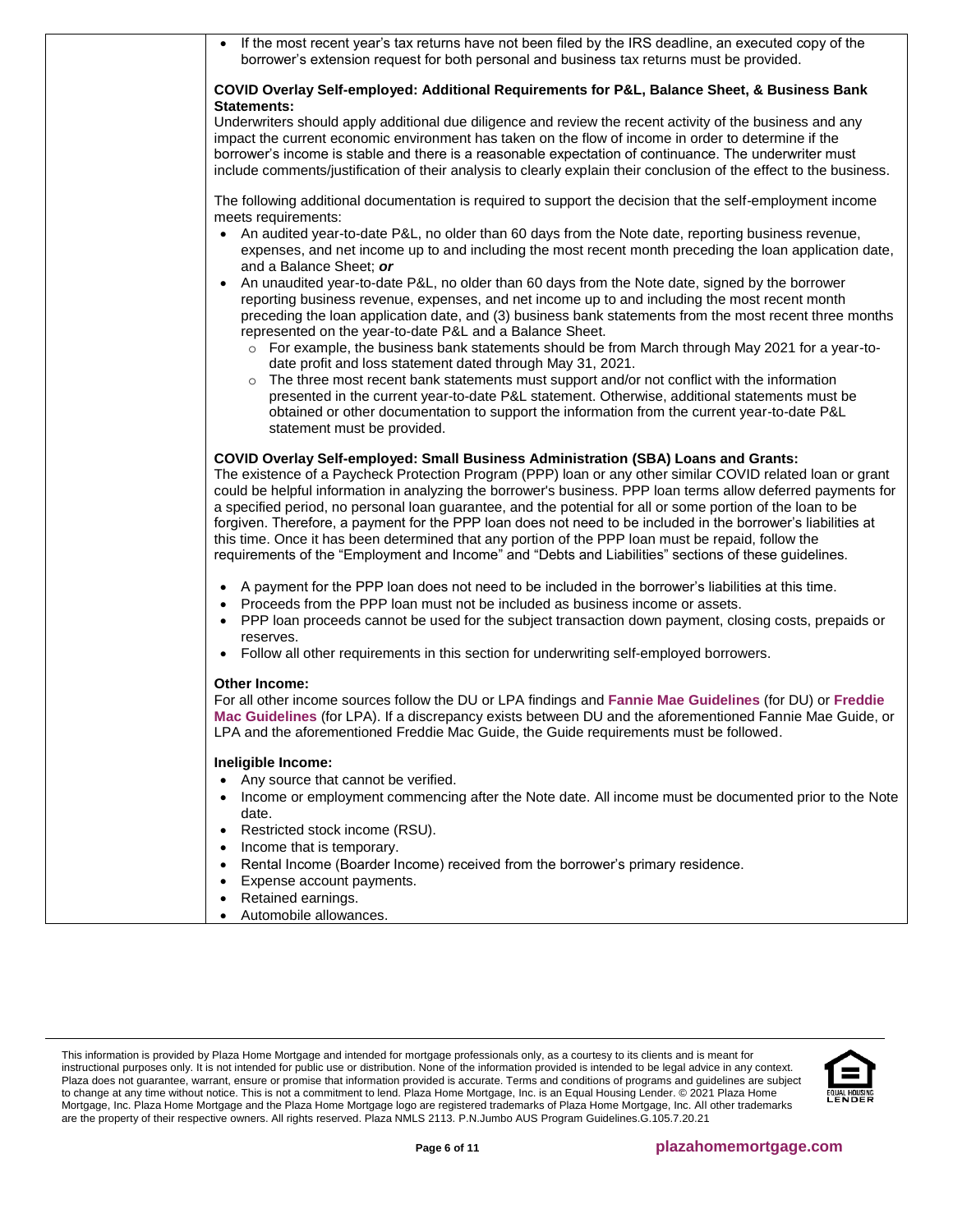| <b>Insurance</b>                                | Adequate insurance is required for HOI and flood as applicable. For Insurance requirements refer to Plaza's<br><b>Hazard and Flood Insurance Policy.</b>                                      |                                                                                                                                                                                                                            |                                                                                                              |  |
|-------------------------------------------------|-----------------------------------------------------------------------------------------------------------------------------------------------------------------------------------------------|----------------------------------------------------------------------------------------------------------------------------------------------------------------------------------------------------------------------------|--------------------------------------------------------------------------------------------------------------|--|
|                                                 | Properties where the insurance coverage on the declaration page does not cover the loan amount must<br>have                                                                                   |                                                                                                                                                                                                                            |                                                                                                              |  |
|                                                 | a cost estimate from the insurance company or agent evidencing the property is insured for its<br>$\circ$<br>replacement cost, or                                                             |                                                                                                                                                                                                                            |                                                                                                              |  |
|                                                 | $\circ$                                                                                                                                                                                       | if a cost estimate is not provided, the policy must clearly and specifically indicate 100% replacement<br>cost or Guaranteed replacement cost. The words 100% or Guaranteed must be on the policy.                         |                                                                                                              |  |
|                                                 |                                                                                                                                                                                               | Hazard insurance must have the same inception date as the date of disbursement on purchase money<br>mortgages. This may be documented with a post-closing Closing Disclosure or the correction of the                      |                                                                                                              |  |
|                                                 | inception date on the hazard policy.                                                                                                                                                          |                                                                                                                                                                                                                            |                                                                                                              |  |
| <b>Interested Party</b><br><b>Contributions</b> | Interested party contributions include funds contributed by the property seller, builder, developer, real<br>estate agent or any other party with an interest in the real estate transaction. |                                                                                                                                                                                                                            |                                                                                                              |  |
|                                                 | $\bullet$<br>reserves.                                                                                                                                                                        | May only be used for closing costs and prepaid expenses and may not be used for down payment or                                                                                                                            |                                                                                                              |  |
|                                                 | Maximum interested party contributions are limited to:                                                                                                                                        |                                                                                                                                                                                                                            |                                                                                                              |  |
|                                                 | <b>Occupancy</b>                                                                                                                                                                              | <b>LTV/CLTV/HCLTV</b>                                                                                                                                                                                                      | <b>Maximum Seller Contributions</b>                                                                          |  |
|                                                 | Primary Residence and                                                                                                                                                                         | >75%                                                                                                                                                                                                                       | 6%                                                                                                           |  |
|                                                 | Second Home<br><b>Investment Properties</b>                                                                                                                                                   | $\leq 75\%$<br>All LTV/CLTV/HCLTVs                                                                                                                                                                                         | 9%<br>2%                                                                                                     |  |
|                                                 |                                                                                                                                                                                               |                                                                                                                                                                                                                            |                                                                                                              |  |
|                                                 | <b>Seller Concessions:</b>                                                                                                                                                                    |                                                                                                                                                                                                                            |                                                                                                              |  |
|                                                 |                                                                                                                                                                                               | Seller contributions in excess of the interested party contribution limits or contributions not being used for<br>prepaid expenses or closing costs are considered seller concessions. The amount of the seller concession |                                                                                                              |  |
|                                                 |                                                                                                                                                                                               | must be deducted from the purchase price and appraised value to determine the LTV.                                                                                                                                         |                                                                                                              |  |
| <b>Loan Limits</b>                              |                                                                                                                                                                                               |                                                                                                                                                                                                                            | The minimum loan amount is \$1 above the conforming limit for the property county and number of units. Loans |  |
|                                                 | the property location. Conforming loan limit look-up tool.                                                                                                                                    | in High Balance/Super Conforming locations must be \$1 over the High Balance or Super Conforming limit for                                                                                                                 |                                                                                                              |  |
|                                                 |                                                                                                                                                                                               |                                                                                                                                                                                                                            |                                                                                                              |  |
| <b>Max Financed</b>                             | Refer to the Eligibility Matrix for maximum loan amounts.<br>$\bullet$                                                                                                                        | Primary residence: There is no limit on number of financed properties the borrower owns.                                                                                                                                   |                                                                                                              |  |
| <b>Properties /</b>                             | Second home and investment property: Follow Fannie Mae or Freddie Mac guidelines per the AUS<br>$\bullet$                                                                                     |                                                                                                                                                                                                                            |                                                                                                              |  |
| <b>Exposure</b>                                 | findings.                                                                                                                                                                                     |                                                                                                                                                                                                                            |                                                                                                              |  |
|                                                 | Plaza loans are permitted to one borrower.                                                                                                                                                    | Maximum Loans/Maximum Exposure: A maximum of two Plaza Jumbo loans and no more than four total                                                                                                                             |                                                                                                              |  |
| <b>Mortgage Insurance</b>                       | Not applicable, regardless of LTV.                                                                                                                                                            |                                                                                                                                                                                                                            |                                                                                                              |  |
| Occupancy                                       | Owner-occupied primary residences<br>$\bullet$                                                                                                                                                |                                                                                                                                                                                                                            |                                                                                                              |  |
|                                                 | Second homes<br>$\bullet$<br><b>Investment Properties</b><br>$\bullet$                                                                                                                        |                                                                                                                                                                                                                            |                                                                                                              |  |
|                                                 |                                                                                                                                                                                               | $\circ$ For cash-out refinances of an investment property, a borrower signed Business Purpose &                                                                                                                            |                                                                                                              |  |
|                                                 |                                                                                                                                                                                               | Occupancy Affidavit indicating the loan purpose is for the acquisition, improvement or maintenance                                                                                                                         |                                                                                                              |  |
|                                                 | $\circ$                                                                                                                                                                                       | of a rental property is required. The Affidavit must be signed prior to or at closing.<br>Cash-out loan proceeds used for any personal use are not eligible.                                                               |                                                                                                              |  |
| <b>Property Eligibility</b>                     | <b>Eligible Properties:</b>                                                                                                                                                                   |                                                                                                                                                                                                                            |                                                                                                              |  |
|                                                 | Attached/detached SFRs                                                                                                                                                                        |                                                                                                                                                                                                                            |                                                                                                              |  |
|                                                 | Attached/detached PUDs                                                                                                                                                                        |                                                                                                                                                                                                                            |                                                                                                              |  |
|                                                 | Condos<br>$\bullet$<br>2-4 units<br>$\bullet$                                                                                                                                                 |                                                                                                                                                                                                                            |                                                                                                              |  |
|                                                 |                                                                                                                                                                                               |                                                                                                                                                                                                                            |                                                                                                              |  |
|                                                 | <b>Condominiums:</b>                                                                                                                                                                          |                                                                                                                                                                                                                            |                                                                                                              |  |
|                                                 | $\bullet$                                                                                                                                                                                     | All condos must be Fannie Mae or Freddie Mac warrantable corresponding to the AUS findings.                                                                                                                                |                                                                                                              |  |
|                                                 | Condos with litigation are ineligible.<br>$\bullet$<br>Minimum square footage 400 square feet.<br>$\bullet$                                                                                   |                                                                                                                                                                                                                            |                                                                                                              |  |
|                                                 |                                                                                                                                                                                               |                                                                                                                                                                                                                            |                                                                                                              |  |
|                                                 | Land-to-Value:                                                                                                                                                                                |                                                                                                                                                                                                                            |                                                                                                              |  |
|                                                 |                                                                                                                                                                                               | The property site should be of a size, shape, and topography that is generally conforming and                                                                                                                              |                                                                                                              |  |

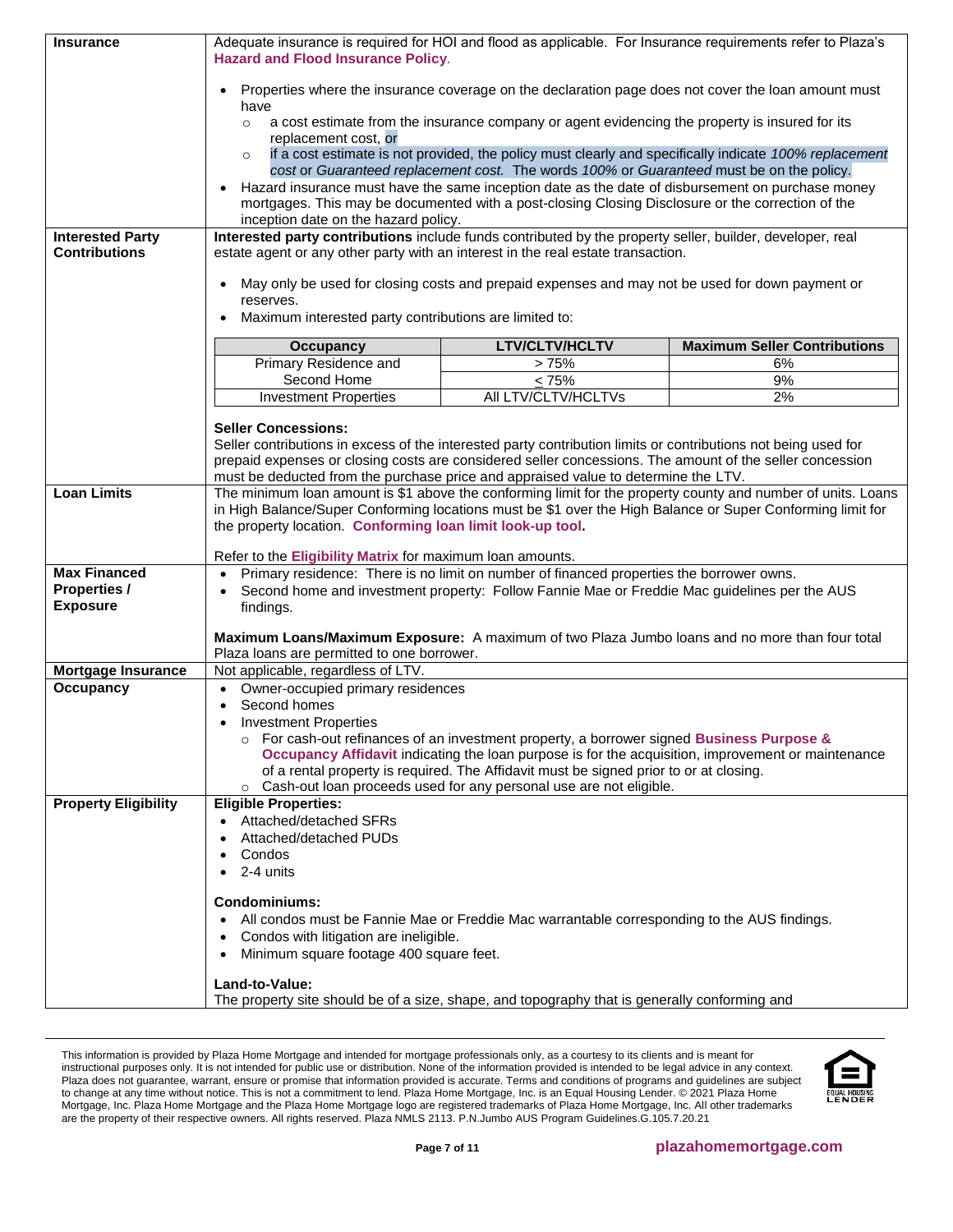|                          | acceptable in the market area. It must also have competitive utilities, street improvements, adequate vehicular<br>access, and other amenities. As amenities, easements, and encroachments may either detract from or<br>enhance the marketability of a site, the appraiser must reflect them in his or her analysis and evaluation. The<br>appraiser must comment if the site has adverse conditions or if there is market resistance to a property<br>because the site is not compatible with the neighborhood or the requirements of the competitive market, and<br>assess the effect, if any, on the value and marketability of the property.<br>Properties with > 10 $\leq$ 20 acres:<br>Properties cannot be zoned agricultural or rural (agricultural/residential is eligible)<br>Three comparable sales with similar acreage are required.<br>Declining Markets: Reduce maximum LTV/CLTV/HCLTV by 10%<br><b>Ineligible Properties:</b><br>2-4 unit second home properties<br>Co-ops<br>$\bullet$<br>Condotels/Condo Hotels<br>$\bullet$<br>Factory built housing/Manufactured Homes/Mobile Homes<br>$\bullet$<br>Mixed-Use Properties<br>$\bullet$<br>Leasehold<br>$\bullet$<br>Model Home Leasebacks<br>$\bullet$<br>Non-Warrantable Condominiums<br>$\bullet$<br>Properties with condition rating of C5/C6<br>$\bullet$<br>Properties with construction rating of Q6<br>$\bullet$<br>Properties located in areas where a valid security interest in the property cannot be obtained<br>$\bullet$<br>Properties >20 acres<br>$\bullet$<br>Properties with a private transfer fee covenant unless the covenant is excluded under 12CFR 1228 as an<br>excepted transfer fee covenant<br>Tenants-in-Common projects (TICs)<br>$\bullet$<br>Unique properties<br>$\bullet$<br>Log homes<br>$\bullet$<br>Working farms, ranches or orchards<br>$\bullet$<br>Agricultural zoning (agricultural/residential is eligible)<br>$\bullet$<br>Commercially zoned properties<br>$\bullet$<br>Geodesic dome homes<br>$\bullet$<br>Geothermal homes<br>$\bullet$<br>Timeshares<br>$\bullet$<br>Properties subject to existing oil or gas leases<br>$\bullet$<br>Properties located on Indian/Native American tribal land<br>$\bullet$<br>Properties with UCC filings <sup>1</sup> , private transfer covenants, mechanics liens and other items that would<br>impact title (including PACE liens), marketability or foreclosure are not allowed. <sup>1</sup> Properties with solar<br>panels are eligible and must follow Fannie Mae guidelines. Payoff of a HERO or PACE lien is considered |
|--------------------------|-----------------------------------------------------------------------------------------------------------------------------------------------------------------------------------------------------------------------------------------------------------------------------------------------------------------------------------------------------------------------------------------------------------------------------------------------------------------------------------------------------------------------------------------------------------------------------------------------------------------------------------------------------------------------------------------------------------------------------------------------------------------------------------------------------------------------------------------------------------------------------------------------------------------------------------------------------------------------------------------------------------------------------------------------------------------------------------------------------------------------------------------------------------------------------------------------------------------------------------------------------------------------------------------------------------------------------------------------------------------------------------------------------------------------------------------------------------------------------------------------------------------------------------------------------------------------------------------------------------------------------------------------------------------------------------------------------------------------------------------------------------------------------------------------------------------------------------------------------------------------------------------------------------------------------------------------------------------------------------------------------------------------------------------------------------------------------------------------------------------------------------------------------------------------------------------------------------------------------------------------------------------------------------------------------------------------------------------------------------------------------------------------------------------------------------------------------------------------------------------------------------------------------------------------------------------------------------------|
| <b>Property Flips</b>    | cash-out.<br>The seller must have taken title to the property a minimum of 90 days prior to the date of the purchase                                                                                                                                                                                                                                                                                                                                                                                                                                                                                                                                                                                                                                                                                                                                                                                                                                                                                                                                                                                                                                                                                                                                                                                                                                                                                                                                                                                                                                                                                                                                                                                                                                                                                                                                                                                                                                                                                                                                                                                                                                                                                                                                                                                                                                                                                                                                                                                                                                                                    |
| <b>Qualifying Ratios</b> | contract of the subject transaction.<br>Refer to the Eligibility Matrix for qualifying ratios.<br>$\bullet$                                                                                                                                                                                                                                                                                                                                                                                                                                                                                                                                                                                                                                                                                                                                                                                                                                                                                                                                                                                                                                                                                                                                                                                                                                                                                                                                                                                                                                                                                                                                                                                                                                                                                                                                                                                                                                                                                                                                                                                                                                                                                                                                                                                                                                                                                                                                                                                                                                                                             |
|                          | Fixed Rate: Qualify at the Note rate.<br>$\bullet$                                                                                                                                                                                                                                                                                                                                                                                                                                                                                                                                                                                                                                                                                                                                                                                                                                                                                                                                                                                                                                                                                                                                                                                                                                                                                                                                                                                                                                                                                                                                                                                                                                                                                                                                                                                                                                                                                                                                                                                                                                                                                                                                                                                                                                                                                                                                                                                                                                                                                                                                      |
|                          | <b>Revolving Charges/Lines of Credit:</b><br>Follow the requirements per the DU or LPA findings and Fannie Mae Guidelines (for DU) or Freddie Mac<br>Guidelines (for LPA). If a discrepancy exists between DU and the aforementioned Fannie Mae Guide, or LPA<br>and the aforementioned Freddie Mac Guide, the Guide requirements must be followed.<br><b>Installment Debt:</b><br>Follow the requirements per the DU or LPA findings and Fannie Mae Guidelines (for DU) or Freddie Mac<br>Guidelines (for LPA). If a discrepancy exists between DU and the aforementioned Fannie Mae Guide, or LPA<br>and the aforementioned Freddie Mac Guide, the Guide requirements must be followed.                                                                                                                                                                                                                                                                                                                                                                                                                                                                                                                                                                                                                                                                                                                                                                                                                                                                                                                                                                                                                                                                                                                                                                                                                                                                                                                                                                                                                                                                                                                                                                                                                                                                                                                                                                                                                                                                                               |

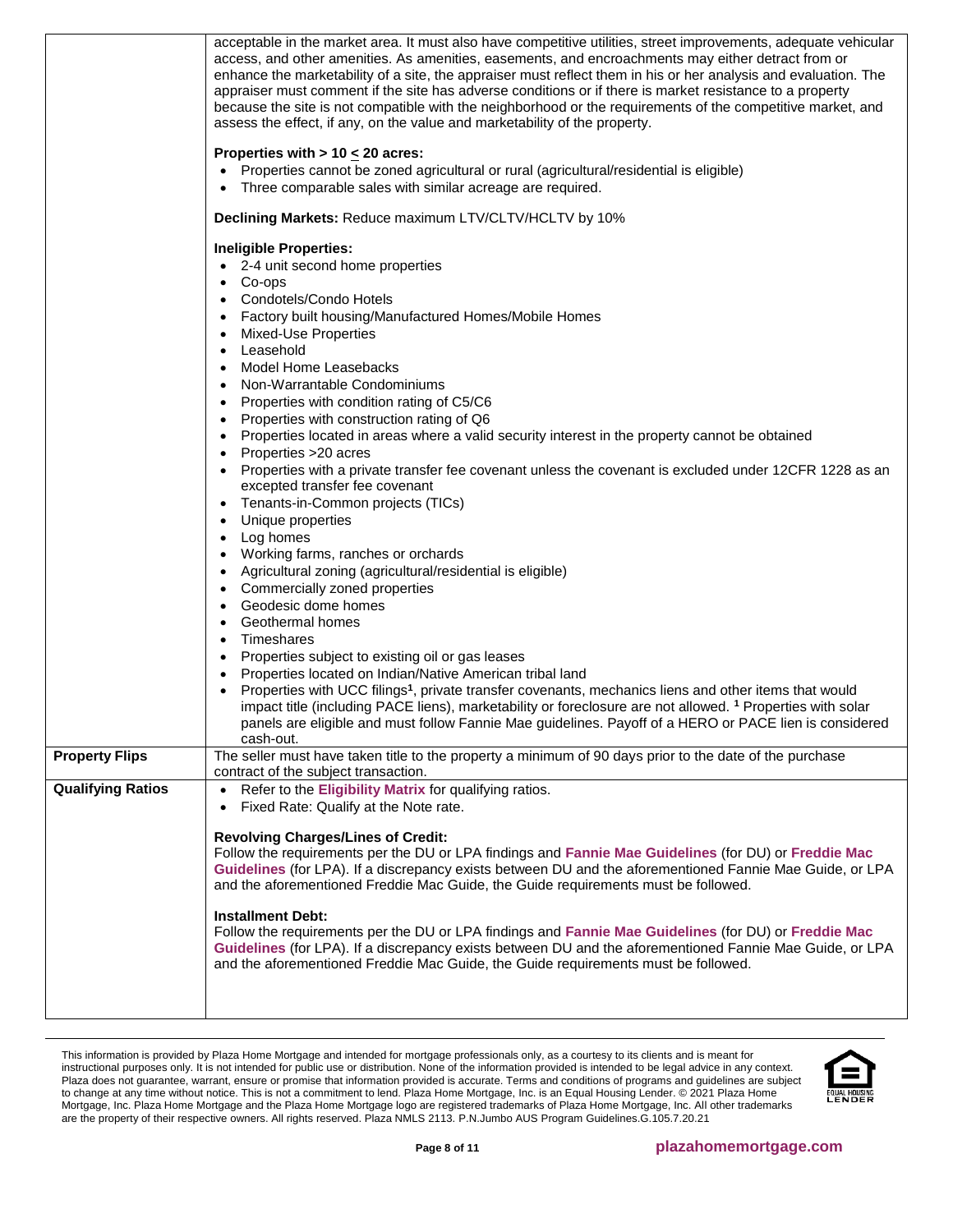|                                     | Home Equity Line of Credit (HELOC):<br>For HELOC loans paid off at closing the line must be closed to any future draws. A requirement on title<br>commitment for payoff and cancellation of HELOC is acceptable to document.<br>Subordination of HELOC loans is permitted up to maximum CLTV per matrix.                              |
|-------------------------------------|---------------------------------------------------------------------------------------------------------------------------------------------------------------------------------------------------------------------------------------------------------------------------------------------------------------------------------------|
|                                     | Departure Residence - Pending Sale of Departing Residence or Conversion of Departing Residence to                                                                                                                                                                                                                                     |
|                                     | <b>Investment Property:</b><br>Follow the requirements per the DU or LPA findings and Fannie Mae Guidelines (for DU) or Freddie Mac<br>Guidelines (for LPA). If a discrepancy exists between DU and the aforementioned Fannie Mae Guide, or LPA<br>and the aforementioned Freddie Mac Guide, the Guide requirements must be followed. |
|                                     | For treatment of liabilities or qualifying ratios not addressed herein refer to Fannie Mae and Freddie Mac<br>quidelines.                                                                                                                                                                                                             |
| <b>Repair Escrows</b>               | Loans with escrows for completion of postponed improvements (escrow holdbacks) are not eligible.                                                                                                                                                                                                                                      |
| <b>Reserves</b>                     | Reserves must be verified and comprised of liquid assets that borrower can readily access.                                                                                                                                                                                                                                            |
|                                     | Reserve requirements are listed below. If more than one attribute applies, follow the greater reserve<br>requirement.                                                                                                                                                                                                                 |
|                                     | Loan Amount $\leq$ \$1,000,000: Per AUS                                                                                                                                                                                                                                                                                               |
|                                     | Loan Amount > \$1,000,000: Greater of AUS or 3 months PITIA<br>$\bullet$                                                                                                                                                                                                                                                              |
|                                     | LTV/CLTV/HCLTV > 80%: 6 months PITIA                                                                                                                                                                                                                                                                                                  |
|                                     | Reserves and Multiple Financed Properties: Follow Fannie Mae Guidelines (for DU) or Freddie Mac<br><b>Guidelines (for LPA).</b>                                                                                                                                                                                                       |
|                                     | <b>Ineligible Sources for Reserves:</b>                                                                                                                                                                                                                                                                                               |
|                                     | • Equity lines of credit or Bridge loans or any other borrowed funds                                                                                                                                                                                                                                                                  |
|                                     | Gift funds                                                                                                                                                                                                                                                                                                                            |
|                                     | Cash out from the subject property                                                                                                                                                                                                                                                                                                    |
| <b>Subordinate</b>                  | Subordinate financing is allowed per the Credit Matrix. Subordinate liens must conform to Fannie Mae and                                                                                                                                                                                                                              |
| <b>Financing</b>                    | Freddie Mac Guidelines.                                                                                                                                                                                                                                                                                                               |
| <b>Temporary</b><br><b>Buydowns</b> | Not allowed.                                                                                                                                                                                                                                                                                                                          |
| <b>Texas Home Equity</b>            | Not allowed.                                                                                                                                                                                                                                                                                                                          |
| <b>Transactions</b>                 | • Purchase                                                                                                                                                                                                                                                                                                                            |
|                                     | Rate/Term Refinance<br>$\bullet$                                                                                                                                                                                                                                                                                                      |
|                                     | Cash-Out Refinance<br>$\bullet$                                                                                                                                                                                                                                                                                                       |
|                                     | Seasoning: Seasoning is calculated from the Note date of the previous loan.                                                                                                                                                                                                                                                           |
|                                     | <b>Rate/Term Refinance:</b>                                                                                                                                                                                                                                                                                                           |
|                                     | • The new loan amount may include the:                                                                                                                                                                                                                                                                                                |
|                                     | o Principal balance of the existing first lien                                                                                                                                                                                                                                                                                        |
|                                     | o Payoff of a purchase second lien                                                                                                                                                                                                                                                                                                    |
|                                     | o Payoff of a co-owner pursuant to a written agreement                                                                                                                                                                                                                                                                                |
|                                     | Financing of the payment of prepaid items and closing costs<br>$\circ$<br>Payoff of a non-purchase second lien seasoned a minimum of 12 months from date of application.<br>$\circ$                                                                                                                                                   |
|                                     | The second lien must not evidence draws exceeding \$2,000 within the past 12 months from date of                                                                                                                                                                                                                                      |
|                                     | application. Withdrawal activity must be documented with a transaction history of the line of credit.                                                                                                                                                                                                                                 |
|                                     | Minimum of 6 months seasoning from the Note date of the new transaction required if previous refinance                                                                                                                                                                                                                                |
|                                     | was cash-out, including the pay-off of a non-seasoned subordinate lien.                                                                                                                                                                                                                                                               |
|                                     | For properties purchased more than six (6) months prior to the closing date the current appraised value<br>$\bullet$                                                                                                                                                                                                                  |
|                                     | may be used to calculate LTV/CLTV/HCLTV.                                                                                                                                                                                                                                                                                              |
|                                     | For properties purchased within six (6) months of closing date the LTV/CLTV/HCLTV will be based upon                                                                                                                                                                                                                                  |
|                                     | the lesser of the original sales price or the current appraised value conclusion from the appraiser. Original<br>sales price will be determined from the Closing Disclosure from the subject acquisition transaction.                                                                                                                 |
|                                     | Inherited properties are exempt from this seasoning requirement. LTV/CLTV/HCLTV will be calculated off                                                                                                                                                                                                                                |
|                                     | current appraised value.                                                                                                                                                                                                                                                                                                              |
|                                     | Cash back to the borrower is limited to the lesser of \$2,000 or 1% of the new loan. Principal reduction is                                                                                                                                                                                                                           |
|                                     | permitted up to a maximum of \$2,000.                                                                                                                                                                                                                                                                                                 |
|                                     |                                                                                                                                                                                                                                                                                                                                       |

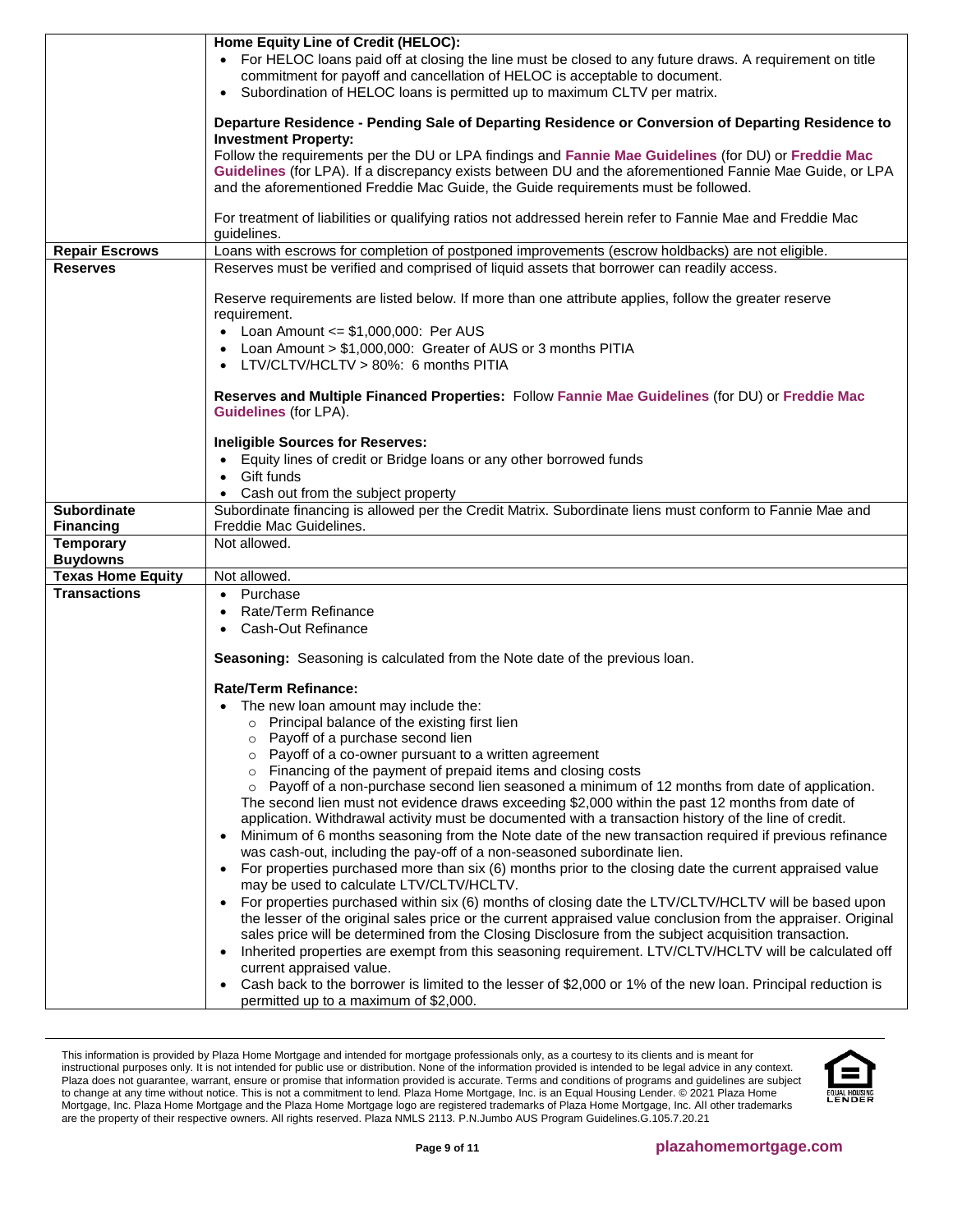| Properties listed for sale are ineligible for refinance unless the listing was withdrawn (or expired) prior to<br>the application date.                                                                                                                                                                                                                                                                                                                                                                                                                                                                                                                                                                                                                                                                                                                                                                                                                                                                                                                                                                                                                                                                                                                                                                                 |  |
|-------------------------------------------------------------------------------------------------------------------------------------------------------------------------------------------------------------------------------------------------------------------------------------------------------------------------------------------------------------------------------------------------------------------------------------------------------------------------------------------------------------------------------------------------------------------------------------------------------------------------------------------------------------------------------------------------------------------------------------------------------------------------------------------------------------------------------------------------------------------------------------------------------------------------------------------------------------------------------------------------------------------------------------------------------------------------------------------------------------------------------------------------------------------------------------------------------------------------------------------------------------------------------------------------------------------------|--|
| <b>Cash-Out Refinance:</b><br>Borrower must have held title for a minimum of 6 months from disbursement date.<br>$\bullet$<br>The current appraised value may be used to calculate LTV/CLTV/HCLTV.<br>$\bullet$<br>Properties listed for sale are ineligible for refinance unless the listing was withdrawn (or expired) six (6)<br>$\bullet$<br>months prior to the date of closing.<br>Texas Cash-Out refinances are ineligible.<br>$\bullet$                                                                                                                                                                                                                                                                                                                                                                                                                                                                                                                                                                                                                                                                                                                                                                                                                                                                         |  |
| <b>Continuity of Obligation:</b><br>For a refinance transaction to be eligible for purchase there must be a continuity of obligation of the<br>outstanding lien that will be paid through the refinance transaction. Continuity of obligation is met when any<br>one of the following exists:                                                                                                                                                                                                                                                                                                                                                                                                                                                                                                                                                                                                                                                                                                                                                                                                                                                                                                                                                                                                                           |  |
| • At least one borrower is obligated on the new loan who was also a borrower obligated on the existing loan<br>being refinanced.<br>The borrower has been on title and residing in the property for at least 12 months and has either paid the<br>$\bullet$<br>mortgage for the last 12 months or can demonstrate a relationship (relative, domestic partner, etc.) with<br>the current obligor.<br>The loan being refinanced and the title to the property are in the name of a natural person or a limited<br>$\bullet$<br>liability company (LLC) as long as the borrower owns at least 25% of the LLC prior to transfer. Transfer of<br>ownership from a corporation to an individual does not meet the continuity of obligation requirement.<br>The borrower has recently been legally awarded, the property (divorce, separation or dissolution of a<br>$\bullet$<br>domestic partnership).                                                                                                                                                                                                                                                                                                                                                                                                                       |  |
| <b>Delayed Financing Refinance:</b><br>Delayed financing refinances in which the borrowers purchased the subject property for cash within ninety<br>days (90) from the date of the application are eligible for purchase. Cash back to the borrower in excess of the<br>original purchase price or appraised value (whichever is less) is not allowed.<br>• Delayed financing refinances are underwritten as rate and term refinances and are not subject to cash-out<br>refinancing program limitations.<br>• A Closing Disclosure is required to document no mortgage financing was used to obtain the subject<br>property.<br>Preliminary title reflects the borrower as the owner and no liens.<br>$\bullet$<br>Funds used to purchase the property are fully documented and sourced and must be the borrower's own<br>funds (no gift funds or business funds).<br>Funds drawn from a HELOC on another property owned by the borrower, funds borrowed against a<br>$\bullet$<br>margin account or funds from a 401(k) loan are acceptable if the following requirements are met:<br>o The borrowed funds are fully documented.<br>The borrowed funds are reflected on the Closing Disclosure (CD) as a payoff on the new refinance<br>$\circ$<br>transaction.<br>Property may not be located in Texas.<br>$\bullet$ |  |
| Contract for Deed / Land Contract: Ineligible                                                                                                                                                                                                                                                                                                                                                                                                                                                                                                                                                                                                                                                                                                                                                                                                                                                                                                                                                                                                                                                                                                                                                                                                                                                                           |  |
| <b>Construction to Permanent Financing:</b><br>Construction loan refinances are eligible as rate/term or cash-out refinances and must meet<br>the following criteria:<br>Only the permanent financing on a construction to perm loan is eligible. Single closing construction<br>$\bullet$<br>permanent loan refinances are ineligible.<br>• Borrower must have held title to the lot for a minimum of 6 months prior to the closing of the permanent<br>loan.<br>The LTV will be based on the current appraised value if the borrower has held title to the lot for 12 or more<br>$\bullet$<br>months prior to the closing date of the permanent loan.<br>If the lot was acquired less than 12 months before the closing date of the permanent loan the<br>$\bullet$<br>LTV/CLTV/HCLTV will be based on the lesser of:<br>the original purchase price of the lot plus the total acquisition costs (sum of construction costs), or<br>$\circ$                                                                                                                                                                                                                                                                                                                                                                           |  |
| the current appraised value of the lot plus the total acquisition costs (sum of construction costs).<br>$\circ$<br>Appraiser's final inspection is required.<br>$\bullet$                                                                                                                                                                                                                                                                                                                                                                                                                                                                                                                                                                                                                                                                                                                                                                                                                                                                                                                                                                                                                                                                                                                                               |  |